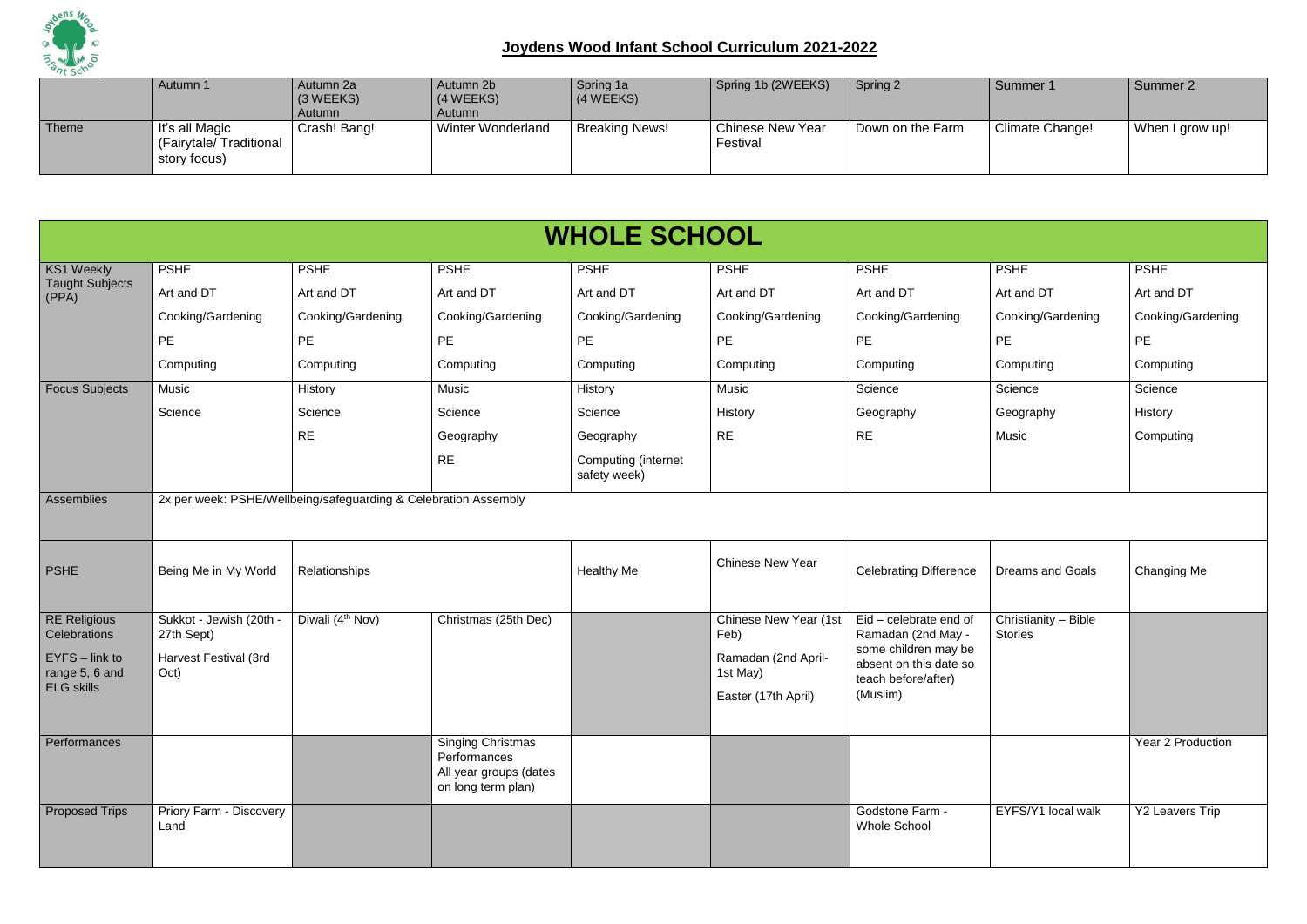

|       | Autumn 1                                                         | Autumn 2a<br>$(3 \, \text{WEEKS})$<br>Autumn | Autumn 2b<br>(4 WEEKS)<br>Autumn | Spring 1a<br>(4 WEEKS) | Spring 1b (2WEEKS)                  | Spring 2         | Summer 1        | Summer 2        |
|-------|------------------------------------------------------------------|----------------------------------------------|----------------------------------|------------------------|-------------------------------------|------------------|-----------------|-----------------|
| Theme | $\vert$ It's all Magic<br>(Fairytale/Traditional<br>story focus) | Crash! Bang!                                 | <b>Winter Wonderland</b>         | <b>Breaking News!</b>  | <b>Chinese New Year</b><br>Festival | Down on the Farm | Climate Change! | When I grow up! |

|                          |                                                                                                     |                                                                                                                                                        |                                                                                                                                             |                                                        |                                                                                       |                                                                                                                                                                                                    | Y2 - Local woodland<br>walk                                                                |                                                                                                                          |
|--------------------------|-----------------------------------------------------------------------------------------------------|--------------------------------------------------------------------------------------------------------------------------------------------------------|---------------------------------------------------------------------------------------------------------------------------------------------|--------------------------------------------------------|---------------------------------------------------------------------------------------|----------------------------------------------------------------------------------------------------------------------------------------------------------------------------------------------------|--------------------------------------------------------------------------------------------|--------------------------------------------------------------------------------------------------------------------------|
| <b>Proposed Visitors</b> | Story telling<br>Outer Space Drama<br>Workshop                                                      | Fireman - firework<br>safety<br>Army                                                                                                                   | <b>National Ballet</b>                                                                                                                      | Nurse visit - Miss<br>Freeman?<br>History visitor (RH) | Mrs Quinn - Chinese<br>Cooking workshop.<br>Families?                                 | Stanhill Farm - Develop<br>growing areas?                                                                                                                                                          | Miss Harris -<br><b>Environmental Scientist</b><br>visitors                                | Grandparents?<br>Occupations visits                                                                                      |
| Fun Events               | Pantomime<br>performance visit - Jack<br>& the Beanstalk<br>Magician<br>Harvest Festival -<br>boxes | Camo day - assault<br>courses. Competition<br>for who can finish<br>quickest using timers.<br>Create poppy memorial<br>(whole school or in<br>classes) | Christmas Party (in<br>school - last day?)<br>Christmas Lunch<br>Santa's Visit<br><b>Christmas Shopping</b><br>Day<br>Choir - Carol Singing |                                                        | <b>Chinese New Year</b><br><b>Exhibition - Parents</b><br>into<br>classrooms/showcase | <b>Easter Party</b><br><b>JWIS Farmer's Market</b><br>$(2.30-3.00pm) - class$<br>stalls - Children run<br>stalls calculating<br>change etc.<br><b>National Science Week</b><br>7th-11th March 2022 | In School Science<br>Week- Whole school<br>climate change<br>exhibition (on<br>playground) | Dress for Work Day<br>Victorian Day - Y2<br><b>Summer Beach Party</b><br>Sports Day<br><b>Y2 Leavers Garden</b><br>Party |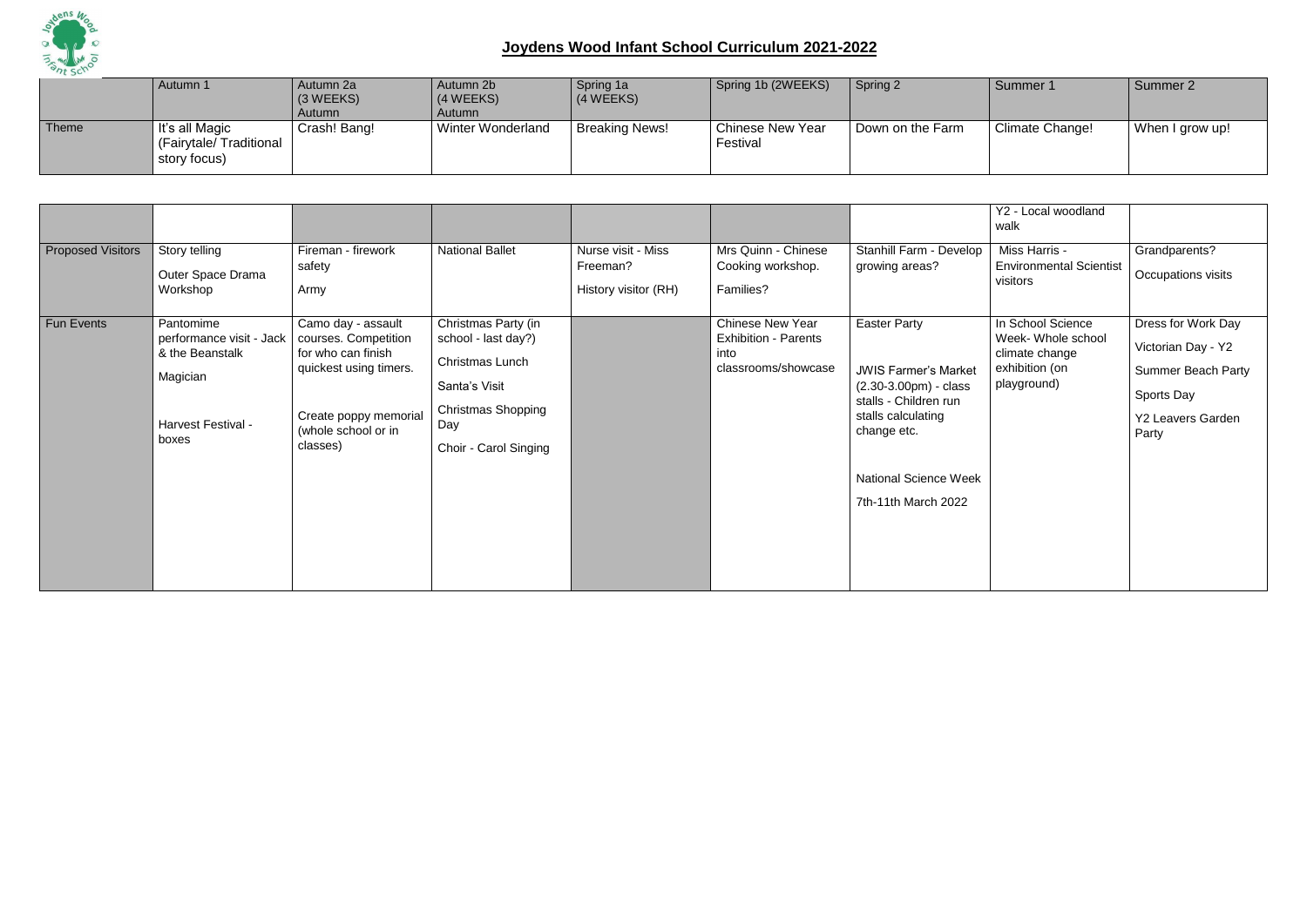

|       | Autumn 1                                                 | Autumn 2a<br>$(3 \, \text{WEEKS})$<br>Autumn | Autumn 2b<br>$(4 \text{ WEEKS})$<br><b>Autumn</b> | Spring 1a<br>(4 WEEKS) | Spring 1b (2WEEKS)           | Spring 2         | Summer 1               | Summer 2        |
|-------|----------------------------------------------------------|----------------------------------------------|---------------------------------------------------|------------------------|------------------------------|------------------|------------------------|-----------------|
| Theme | It's all Magic<br>(Fairytale/Traditional<br>story focus) | Crash! Bang!                                 | <b>Winter Wonderland</b>                          | <b>Breaking News!</b>  | Chinese New Year<br>Festival | Down on the Farm | <b>Climate Change!</b> | When I grow up! |

|              |                                                                                                                                                                                                                                                                                                       |                                                                                                                                                                                                                                                                                                                                                                           | <b>EYFS</b>                                                                                                                                                                                                                                                                                                                                                             |                                                                                                                                                                                                                                   |                                                                                                                                                                                     |                                                                                                                                                                                                                            |
|--------------|-------------------------------------------------------------------------------------------------------------------------------------------------------------------------------------------------------------------------------------------------------------------------------------------------------|---------------------------------------------------------------------------------------------------------------------------------------------------------------------------------------------------------------------------------------------------------------------------------------------------------------------------------------------------------------------------|-------------------------------------------------------------------------------------------------------------------------------------------------------------------------------------------------------------------------------------------------------------------------------------------------------------------------------------------------------------------------|-----------------------------------------------------------------------------------------------------------------------------------------------------------------------------------------------------------------------------------|-------------------------------------------------------------------------------------------------------------------------------------------------------------------------------------|----------------------------------------------------------------------------------------------------------------------------------------------------------------------------------------------------------------------------|
| <b>Texts</b> | <b>Guided Reading text:</b><br>Tanka Tanka Skunk<br><b>Interest based</b><br>texts/settling in<br>(Provision based<br>texts/story time)<br>Littles Owl's First Day<br>I am too absolutely too<br>small for school<br><b>Starting school</b><br>Say please<br>Little Wish Mouse-first<br>day at school | <b>Guided Reading text</b><br><b>Blue Penguin</b><br><b>Environment &amp; group time texts:</b><br>Non-fiction- arctic animals<br>The Emperor's Egg<br>Betty and the Yeti<br>Mr Fawkes, the King and the Gunpowder Plot<br><b>Great Fire of London</b><br>The Queen's Hat<br>The King who was afraid of the dark<br><b>Christmas Story</b><br>The Jolly Christmas Postman | <b>Guided Reading text:</b><br>The Great Explorer<br><b>Environment &amp; group time texts:</b><br>Non-fiction texts about (Neil Armstrong, Amelia<br>Earhart, David Attenbourough)<br><b>Famous Explorers</b><br>Not Lost - John Bond<br>The Darkest Dark - Chris Hadfield<br>Shhwe have a plan<br>We're going on a bear hunt<br>Where the wild things are<br>Dear zoo | <b>Guided Reading text:</b><br>The Little Red Hen<br><b>Environment &amp; group</b><br>time texts:<br>The Giant / Enormous<br>Turnip<br>Squash and a Squeeze<br>Oliver's Vegetables<br>Jack and the Beanstalk<br>Handa's Surprise | <b>Guided Reading text:</b><br><b>Tidy - Emily Gravett</b><br><b>Environment &amp; group</b><br>time texts:<br>Here We Are<br>Michael Recycle<br>The Storm Whale<br>Dear Greenpeace | <b>Guided Reading text:</b><br>The Dot<br><b>Environment &amp; group</b><br>time texts:<br>Oh the places you'll go<br>Tad<br>Information books<br>about job roles<br>All About Feelings<br>Me and my world<br>All about me |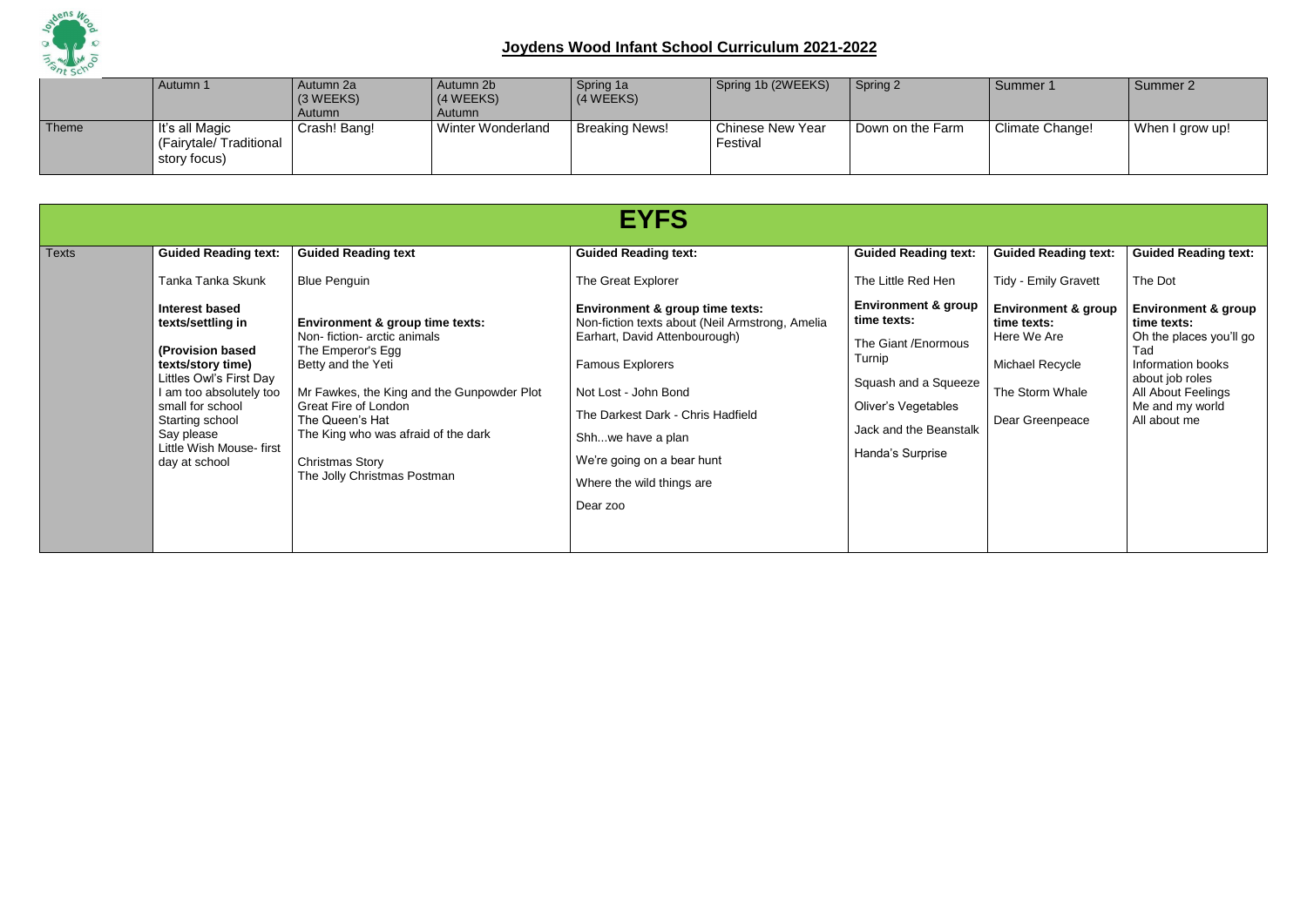

|       | Autumn 1                                                 | Autumn 2a<br>(3 WEEKS)<br>Autumn | Autumn 2b<br>(4 WEEKS)<br>Autumn | Spring 1a<br>$(4 \, \text{WEEKS})$ | Spring 1b (2WEEKS)           | Spring 2         | Summer 1        | Summer 2        |
|-------|----------------------------------------------------------|----------------------------------|----------------------------------|------------------------------------|------------------------------|------------------|-----------------|-----------------|
| Theme | It's all Magic<br>(Fairytale/Traditional<br>story focus) | Crash! Bang!                     | <b>Winter Wonderland</b>         | <b>Breaking News!</b>              | Chinese New Year<br>Festival | Down on the Farm | Climate Change! | When I grow up! |

| <b>Writing Genres</b>                                                        | Phonological<br>awareness:<br>-phase 1 listening and<br>attention<br>-gross and fine motor<br>control<br>-oral storytelling<br>-syllables<br>Key skills:<br>General sound<br>descrimination<br>Listening and attention<br>skills<br>Awareness of rhythm<br>Awareness of the initial<br>sound in words<br>Ability to distinguish<br>between different vocal<br>sounds and to begin<br>oral blending and<br>segmenting. | Role on the wall<br>Poetry<br>Drama<br>Non-fiction<br><b>Shared Writes</b><br><b>Key skills:</b><br>Questioning<br>Awareness of story narratives<br>Anticipating key events and making predictions<br>To show empathy towards others<br>Awareness of adjectives<br>Fact gathering<br>To use phonics knowledge to write simple words<br>To orally retell a story through role play<br>To describe feelings and emotions<br>To use subject specific vocabulary in meaningful<br>contexts. |                                                                                                                      | Leaflets<br>Posters<br>Instructional Writing (maps/recipes)<br><b>Oral Storytelling</b><br>List writing<br>Role on the wall<br>Drama<br>Key skills:<br>To begin to use Onomatopoeia<br>To predict what might happen next<br>To use adjectives and make comparisons<br>To explain reasons and choices<br>To have an awareness of genres of writing and<br>how these are structured<br>To describe feelings and emotions<br>To orally retell a story through role play<br>To use subject specific vocabulary in meaningful<br>context | To use phonics knowledge to write simple words    | Alternative stories<br>Narrative (story<br>language)<br>Creating story books<br>Story structure and<br>sequencing<br>Drama<br>Key skills:<br>To understand how<br>stories are structured<br>To orally retell a story<br>through role play<br>To join in with repeated<br>refrains and predict<br>what might happen<br>next<br>To use adjectives and<br>make comparisons<br>To describe feelings<br>and emotions<br>To use phonic<br>knowledge to write<br>simple captions<br>To use subject specific<br>vocabulary in<br>meaningful context | Debate<br><b>Emotive writing</b><br><b>Fact files</b><br>Posters<br>Key skills:<br>To have their own<br>ideas and opinions<br>To understand that<br>others will have<br>different opinions<br>To describe feelings<br>and emotions<br>To know that you can<br>retrieve information<br>from books and<br>computers<br>To know the purpose<br>and structure of a fact<br>file or poster<br>To use subject specific<br>vocabulary in<br>meaningful context<br>To use phonic<br>knowledge to write<br>simple captions | <b>Emotive Writing</b><br>Targets/goal setting<br>Shared letter writing<br>Shared poem<br>Key skills:<br>To have their own ideas<br>and opinions<br>To understand that<br>others will have<br>different opinions<br>To describe feelings<br>and emotions<br>To talk about myself in<br>positive terms<br>To be proud of how<br>they accomplish<br>something, not just the<br>end result.<br>To use phonic<br>knowledge to write<br>simple sentences<br>To write for different<br>purposes<br>To represent their own<br>ideas and feelings<br>through performance<br>poetry<br>To respond to an image<br>using adjectives<br>B |
|------------------------------------------------------------------------------|-----------------------------------------------------------------------------------------------------------------------------------------------------------------------------------------------------------------------------------------------------------------------------------------------------------------------------------------------------------------------------------------------------------------------|-----------------------------------------------------------------------------------------------------------------------------------------------------------------------------------------------------------------------------------------------------------------------------------------------------------------------------------------------------------------------------------------------------------------------------------------------------------------------------------------|----------------------------------------------------------------------------------------------------------------------|-------------------------------------------------------------------------------------------------------------------------------------------------------------------------------------------------------------------------------------------------------------------------------------------------------------------------------------------------------------------------------------------------------------------------------------------------------------------------------------------------------------------------------------|---------------------------------------------------|---------------------------------------------------------------------------------------------------------------------------------------------------------------------------------------------------------------------------------------------------------------------------------------------------------------------------------------------------------------------------------------------------------------------------------------------------------------------------------------------------------------------------------------------|-------------------------------------------------------------------------------------------------------------------------------------------------------------------------------------------------------------------------------------------------------------------------------------------------------------------------------------------------------------------------------------------------------------------------------------------------------------------------------------------------------------------|-------------------------------------------------------------------------------------------------------------------------------------------------------------------------------------------------------------------------------------------------------------------------------------------------------------------------------------------------------------------------------------------------------------------------------------------------------------------------------------------------------------------------------------------------------------------------------------------------------------------------------|
| <b>Maths</b><br>(stand alone lessons)<br>Topics to be taught in<br>each term | <b>Early Mathematical</b><br>Experiences<br>Pattern and Early<br>Number<br>Numbers within 5                                                                                                                                                                                                                                                                                                                           | Addition and Subtraction within 5<br><b>Measures</b><br>Shape and sorting (3D)<br>Calendar and time                                                                                                                                                                                                                                                                                                                                                                                     |                                                                                                                      | Numbers within 10<br>Addition and Subtraction within 10<br>Numbers within 15                                                                                                                                                                                                                                                                                                                                                                                                                                                        |                                                   | Shape and pattern (2D)<br>Doubling and halving to  <br>10<br>Grouping and sharing<br>Numbers within 20                                                                                                                                                                                                                                                                                                                                                                                                                                      | Doubling and halving to<br>20<br>Addition and<br>Subtraction<br>Money                                                                                                                                                                                                                                                                                                                                                                                                                                             | <b>Measures</b><br>Depth of numbers<br>within 20<br>Numbers beyond 20<br>Problem<br>solving/Investigation<br>Week                                                                                                                                                                                                                                                                                                                                                                                                                                                                                                             |
| Maths<br>(Provision based<br>enhancements)                                   | Shapes - to make<br>pictures (castles etc.)<br>Fairytale board games<br>Sorting games                                                                                                                                                                                                                                                                                                                                 | <b>Puzzles</b><br><b>Directions</b><br>Time                                                                                                                                                                                                                                                                                                                                                                                                                                             | Temperature - weather<br>station (recording the<br>weather and observing<br>how this changes<br>throughout the week. | Time - clocks<br>Voting -<br>diagrams/pictograms/b<br>ar charts/venn<br>diagrams                                                                                                                                                                                                                                                                                                                                                                                                                                                    | Chinese<br>Calendars<br>Chinese<br>Numbers (lego) | Money<br>Capacity - how much<br>water do you need to<br>water the plants, potion                                                                                                                                                                                                                                                                                                                                                                                                                                                            | Measurement - how<br>much rainfall is<br>there/what is the<br>temperature today.                                                                                                                                                                                                                                                                                                                                                                                                                                  | Length and Weight -<br>how tall, small, short<br>and long are different<br>objects.                                                                                                                                                                                                                                                                                                                                                                                                                                                                                                                                           |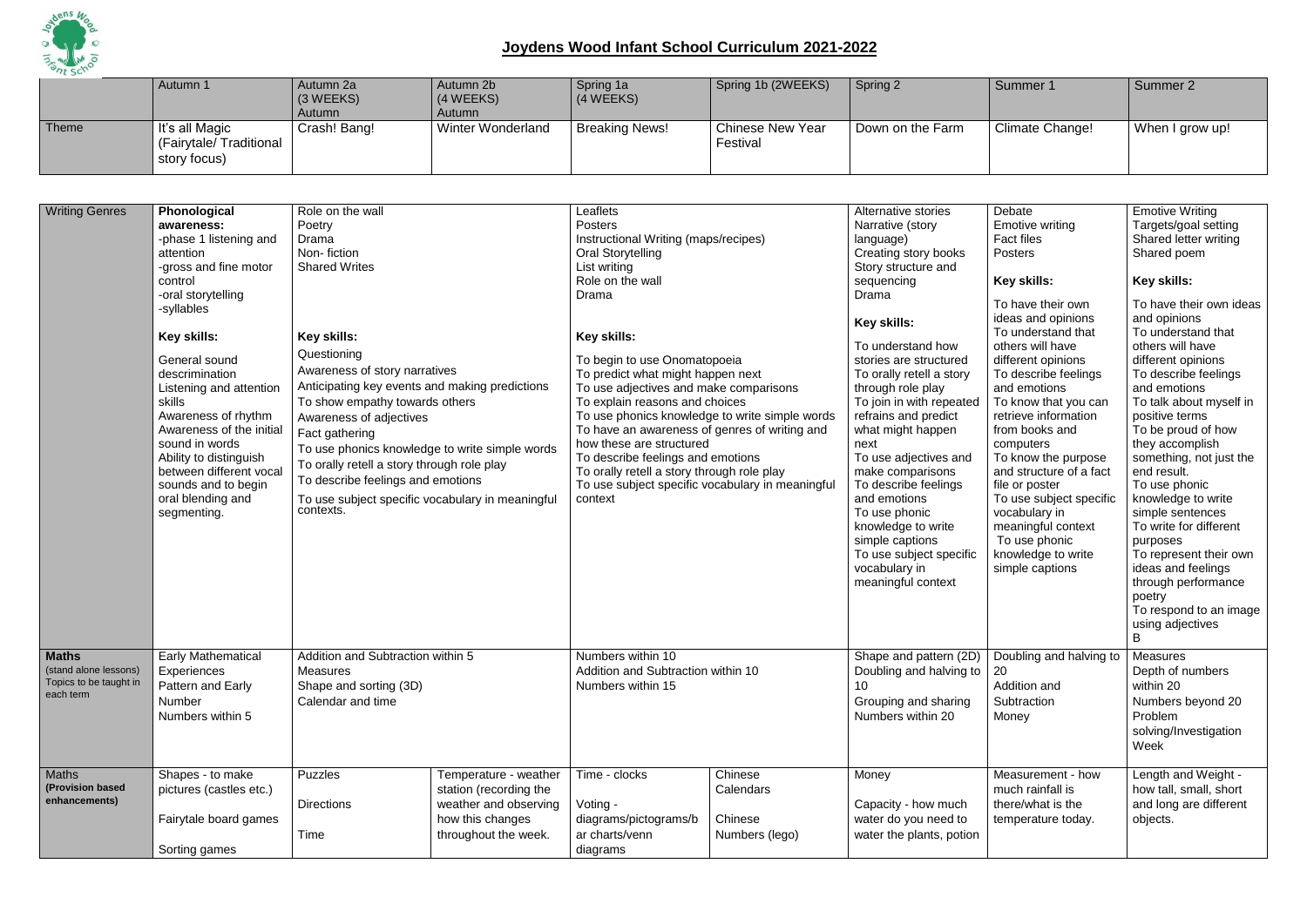

|       | Autumn 1                                                         | Autumn 2a<br>$(3 \, \text{WEEKS})$<br>Autumn | Autumn 2b<br>(4 WEEKS)<br>Autumn | Spring 1a<br>(4 WEEKS) | Spring 1b (2WEEKS)                  | Spring 2         | Summer 1        | Summer 2        |
|-------|------------------------------------------------------------------|----------------------------------------------|----------------------------------|------------------------|-------------------------------------|------------------|-----------------|-----------------|
| Theme | $\vert$ It's all Magic<br>(Fairytale/Traditional<br>story focus) | Crash! Bang!                                 | <b>Winter Wonderland</b>         | <b>Breaking News!</b>  | <b>Chinese New Year</b><br>Festival | Down on the Farm | Climate Change! | When I grow up! |

| Science | Potion making<br><b>Focus on outdoor</b><br>science posk | Roman Numerals<br>Talks about why things<br>happen and how things                                                                                               | Days of the Week<br>Months of the Year<br>(birthday, celebrations)<br>To look closely at<br>similarities, differences,                                                                                                                                                                                    | Knows about<br>similarities and                                                                                                                                                                                                                                                                                              | <b>Board Games</b> | making, measuring<br>ingredients<br>Measurement - weight<br>(how many kg of<br>apples etc.)<br>Cooking and recipes<br>-Makes observations of<br>animals and plants and                                                                                                                                                                 |
|---------|----------------------------------------------------------|-----------------------------------------------------------------------------------------------------------------------------------------------------------------|-----------------------------------------------------------------------------------------------------------------------------------------------------------------------------------------------------------------------------------------------------------------------------------------------------------|------------------------------------------------------------------------------------------------------------------------------------------------------------------------------------------------------------------------------------------------------------------------------------------------------------------------------|--------------------|----------------------------------------------------------------------------------------------------------------------------------------------------------------------------------------------------------------------------------------------------------------------------------------------------------------------------------------|
|         |                                                          | work.<br>Shows care and<br>concern for living things<br>and the environment.<br>To talk about basic<br>features of materials,<br>such as, 'that feels<br>soft'. | patterns and change,<br>relating to everyday<br>materials.<br>To name the four<br>seasons.<br>To name different kinds<br>of weather.<br>Plays with a range of<br>materials to learn<br>cause and<br>effect, for example,<br>makes a string puppet<br>using<br>dowels and string to<br>suspend the puppet. | differences in relation<br>to places, objects,<br>materials and living<br>things.<br>Observes and can<br>describe in words or<br>actions the effects of<br>physical activity on<br>their bodies.<br>Can name and identify<br>different parts of the<br>body.<br>To feel their heart<br>beating faster when<br>they exercise. |                    | explains why some<br>things occur, and talks<br>about changes<br>-Eats a healthy range<br>of foodstuffs and<br>understands need for<br>variety in food<br>-Explore the natural<br>world around them,<br>making observations<br>and drawing pictures of<br>animals and plants<br>-To identify between<br>healthy and unhealthy<br>food. |

| Data Collection of the                                                                                                                                                     |                                                                                                                                                                        |
|----------------------------------------------------------------------------------------------------------------------------------------------------------------------------|------------------------------------------------------------------------------------------------------------------------------------------------------------------------|
| environment e.g.                                                                                                                                                           |                                                                                                                                                                        |
| graphs, tally charts                                                                                                                                                       |                                                                                                                                                                        |
|                                                                                                                                                                            |                                                                                                                                                                        |
| -Begin to understand                                                                                                                                                       | -Know some similarities                                                                                                                                                |
| the effect their                                                                                                                                                           | and differences<br>between the natural                                                                                                                                 |
| behaviour can have on<br>the environment                                                                                                                                   | world around them and                                                                                                                                                  |
| -Looks closely at<br>similarities, differences,<br>patterns and change in<br>nature.                                                                                       | contrasting<br>environments, drawing<br>on their experiences<br>and what has been<br>read in class;                                                                    |
| -Understand some<br>important processes<br>and changes in the<br>natural world around<br>them, including the<br>seasons and changing<br>states of matter.<br>-To know some | -Shows some<br>understanding that<br>good practices with<br>regard to exercise,<br>eating, drinking water,<br>sleeping and hygiene<br>can contribute to good<br>health |
| characteristics of<br>different seasons.                                                                                                                                   | -To identify between<br>healthy and unhealthy                                                                                                                          |
| -To discuss some ideas                                                                                                                                                     | food.                                                                                                                                                                  |
| about how they can<br>look after their<br>environment.                                                                                                                     | -To know where they<br>live and discuss where<br>other people may live.                                                                                                |
|                                                                                                                                                                            |                                                                                                                                                                        |
|                                                                                                                                                                            |                                                                                                                                                                        |
|                                                                                                                                                                            |                                                                                                                                                                        |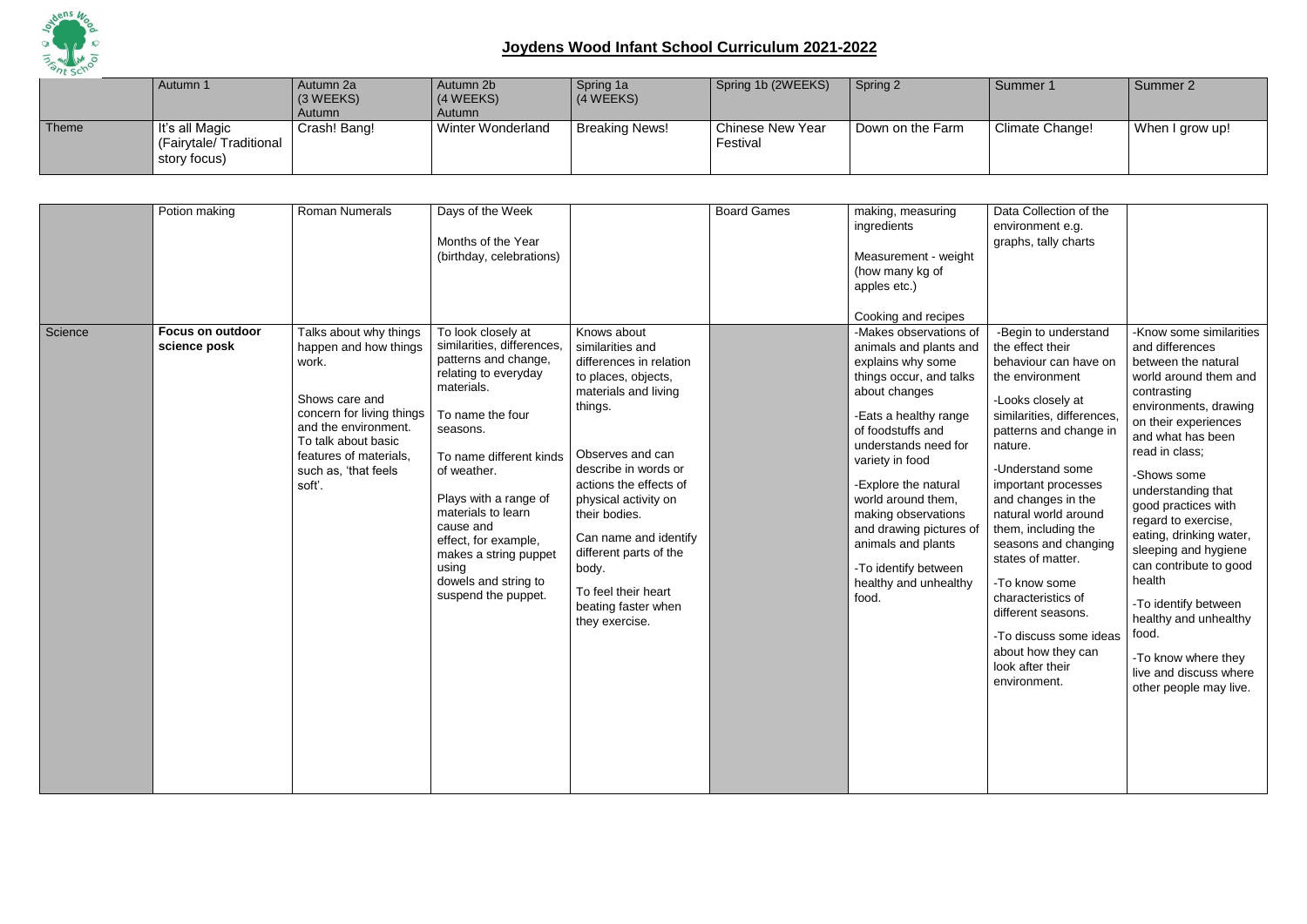

|       | Autumn 1                                                 | Autumn 2a<br>$(3 \, \text{WEEKS})$<br>Autumn | Autumn 2b<br>$(4 \text{ WEEKS})$<br>Autumn | Spring 1a<br>$(4 \text{ WEEKS})$ | Spring 1b (2WEEKS)                  | Spring 2         | Summer 1        | Summer 2        |
|-------|----------------------------------------------------------|----------------------------------------------|--------------------------------------------|----------------------------------|-------------------------------------|------------------|-----------------|-----------------|
| Theme | It's all Magic<br>(Fairytale/Traditional<br>story focus) | Crash! Bang!                                 | Winter Wonderland                          | <b>Breaking News!</b>            | <b>Chinese New Year</b><br>Festival | Down on the Farm | Climate Change! | When I grow up! |

- To know how to stay safe outdoors independently.
- To independently use, tidy away and discuss different tools and equipment.
- To know how to look after their environment.
- To describe the benefits of being outside.
- To know how to find mini-beasts and how to safely return them to their habitat.
- To build a collaborative masterpiece using a range of natural materials.
- To understand what a den is and begin to build a den with adult support.

| Outdoor learning | <b>Health and Safety</b>                                                                                                                                                                                                                                                                                                                                                                                                                                                                                                                    | <b>Changes in seasons and environment</b>                                                                                                                                                                                                                                                                                                                                                                                                                                                                                                                                                                                                                                                     |
|------------------|---------------------------------------------------------------------------------------------------------------------------------------------------------------------------------------------------------------------------------------------------------------------------------------------------------------------------------------------------------------------------------------------------------------------------------------------------------------------------------------------------------------------------------------------|-----------------------------------------------------------------------------------------------------------------------------------------------------------------------------------------------------------------------------------------------------------------------------------------------------------------------------------------------------------------------------------------------------------------------------------------------------------------------------------------------------------------------------------------------------------------------------------------------------------------------------------------------------------------------------------------------|
|                  | To know how to travel safely on rough ground.<br>To know how to carry sticks and move logs safely.<br>To be aware of those around them and maintain a safe distance,<br>especially when moving equipment.<br>To be able to understand how to store and move equipment safely.<br>To know the sensible clothing and protection they need when<br>outside, i.e. waterproofs, coats, wellies, gloves.<br>To understand that they need to wash their hands after touching<br>anything outside and to not put anything close or in their mouths. | Personal skills:<br>• To use their ideas to independently respond to the environment<br>around them.<br>• To talk about why things happen and how things work.<br>To be able to use a range of tools safely to demonstrate their<br>knowledge of outdoor learning<br>• To be able to communicate clearly in team games.<br>• To be aware of those around them and maintain a safe distance,<br>especially when moving equipment.<br>• To be able to talk about how being outside is making them feel.<br><b>Building skills:</b><br>• To build a safe tower out of sticks.<br>• To use material resources to create a piece of art.<br>• To move logs to create a track or space for animals. |
| Art & Design     |                                                                                                                                                                                                                                                                                                                                                                                                                                                                                                                                             | Provision based – following Birth to 5 Matters, PoSKs and children's interests                                                                                                                                                                                                                                                                                                                                                                                                                                                                                                                                                                                                                |

#### **Being an Independent Outdoor Learner**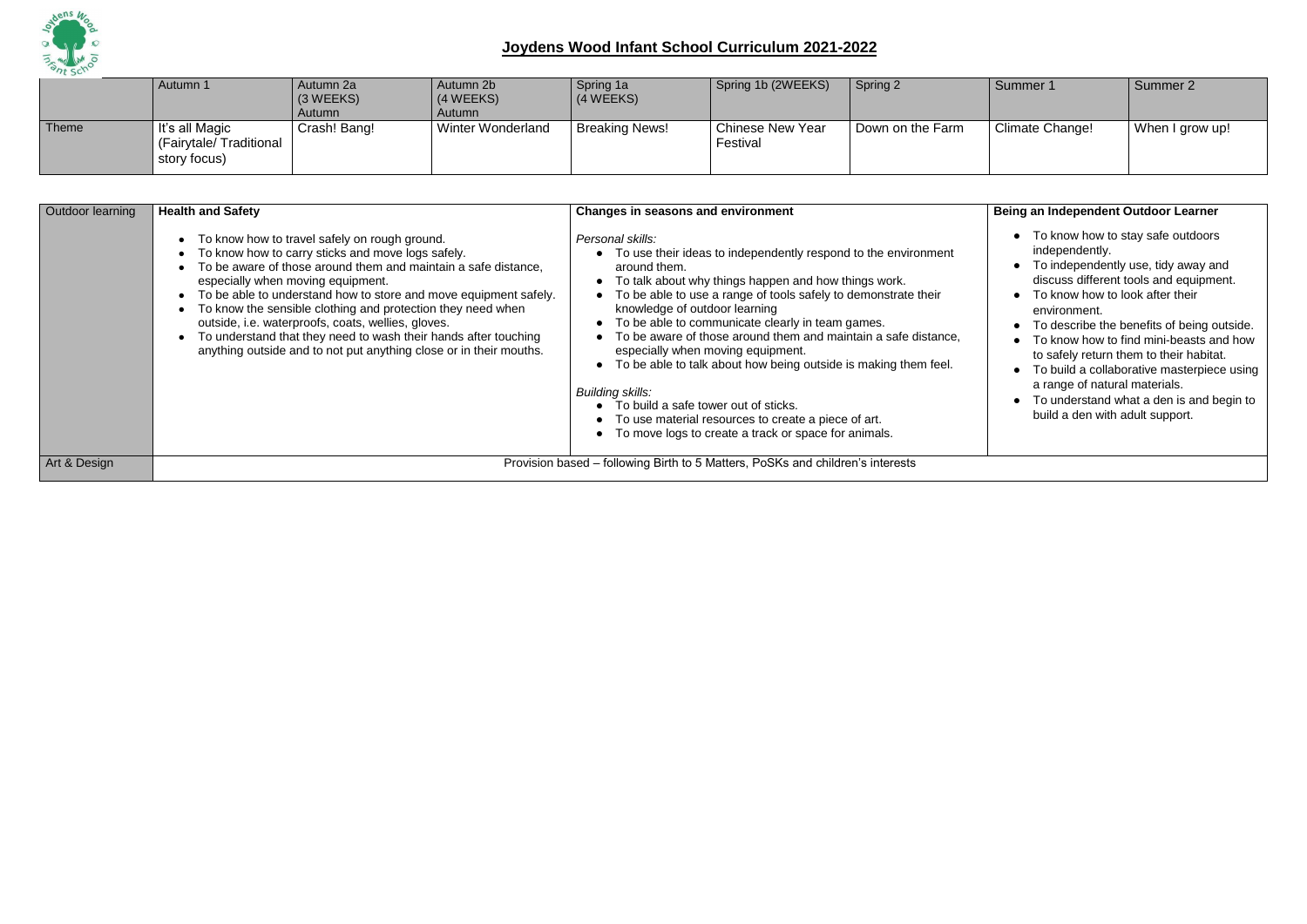

|       | Autumn 1                                                 | Autumn 2a<br>$(3 \, \text{WEEKS})$<br>Autumn | Autumn 2b<br>$(4 \text{ WEEKS})$<br>Autumn | Spring 1a<br>(4 WEEKS) | Spring 1b (2WEEKS)                  | Spring 2         | Summer 1        | Summer 2        |
|-------|----------------------------------------------------------|----------------------------------------------|--------------------------------------------|------------------------|-------------------------------------|------------------|-----------------|-----------------|
| Theme | It's all Magic<br>(Fairytale/Traditional<br>story focus) | Crash! Bang!                                 | <b>Winter Wonderland</b>                   | <b>Breaking News!</b>  | <b>Chinese New Year</b><br>Festival | Down on the Farm | Climate Change! | When I grow up! |

| Year 1                |                                                                                                                                                                                                                                                          |                                                                                                                                                                                                                                                                                  |                                                                                                                                       |                                                                                                                                                                                                                                                                                                           |                                                                                                                                                                                                      |                                                                                                                                                                                                           |                                                                                                                                                                                                                                                                                                                                         |                                                                                                                                                                                                                                                                                                                            |  |  |
|-----------------------|----------------------------------------------------------------------------------------------------------------------------------------------------------------------------------------------------------------------------------------------------------|----------------------------------------------------------------------------------------------------------------------------------------------------------------------------------------------------------------------------------------------------------------------------------|---------------------------------------------------------------------------------------------------------------------------------------|-----------------------------------------------------------------------------------------------------------------------------------------------------------------------------------------------------------------------------------------------------------------------------------------------------------|------------------------------------------------------------------------------------------------------------------------------------------------------------------------------------------------------|-----------------------------------------------------------------------------------------------------------------------------------------------------------------------------------------------------------|-----------------------------------------------------------------------------------------------------------------------------------------------------------------------------------------------------------------------------------------------------------------------------------------------------------------------------------------|----------------------------------------------------------------------------------------------------------------------------------------------------------------------------------------------------------------------------------------------------------------------------------------------------------------------------|--|--|
| <b>Texts</b>          | <b>Guided Reading</b><br>(writing) text:<br>The Three Little Pigs<br>(link to Science and<br>Geography)<br>Alternative stories<br>e.g. The True Story of<br>the Three Little Pigs                                                                        | <b>Guided Reading</b><br>(writing) text:<br>Great Fire of London -<br>(Non-fiction/Videos)<br>Group time and<br><b>Enhancement texts:</b><br>Mr Fawkes, the King<br>and the Gunpowder                                                                                            | <b>Guided Reading</b><br>(writing) text:<br>The Jolly Christmas<br>Postman<br>Group time and<br><b>Enhancement texts:</b><br>Stickman | <b>Guided Reading text:</b><br><b>Christopher Columbus</b><br>(through<br>History/Geography)<br><b>Writing Text:</b><br>Traction man (writing<br>text)                                                                                                                                                    | <b>Guided Reading text:</b><br>The Chinese Dragon<br><b>Chinese New Year</b><br>(through<br>History/Geography)<br><b>Writing Text:</b><br>N/A - writing to be<br>taught through                      | <b>Guided Reading text:</b><br>The Gigantic Turnip<br>(Science and<br>Geography focus)<br><b>Writing text:</b><br>The Gigantic Turnip                                                                     | <b>Guided Reading text:</b><br>Leaf (Science,<br>Geography and Music<br>focus)<br><b>Writing text:</b><br>Leaf                                                                                                                                                                                                                          | <b>Guided Reading text:</b><br>Can I Build another<br>me? (Science & History<br>focus)<br><b>Writing text:</b><br>Can I Build another<br>me?                                                                                                                                                                               |  |  |
|                       | Plot<br>Group time and<br><b>Enhancement texts:</b><br>Where the Poppies<br>Now Grow<br>Goldilocks and the<br>three bears<br>The Great Fire of<br>Room on the broom<br>London<br>Jack and the Beanstalk<br>Gingerbread Man                               | <b>Jack Frost</b><br>Group time and<br><b>Enhancement texts:</b><br>The Snowman<br><b>Famous Explorers:</b><br>A Pirate's Night Before<br>Non-fictions texts about<br>Christmas<br>different explorers<br><b>Transport Fact books</b><br>Famous Explorers:<br>David Attenborough | experiences and Non-<br><b>Fiction texts</b><br>Group time and<br><b>Enhancement texts:</b><br>Non-fiction texts                      | Group time and<br><b>Enhancement texts:</b><br>Handa's Surprise<br>What the LadyBird<br>Heard<br>A Squash and a<br>Squeeze<br>The Little Red Hen                                                                                                                                                          | Group time and<br><b>Enhancement texts:</b><br>Snail and the whale<br>Wild<br>The Storm Whale<br>Grandads Island                                                                                     | Group time and<br><b>Enhancement texts:</b><br>The Hodgeheg<br><b>Owl Babies</b><br>Tadpole's promise                                                                                                     |                                                                                                                                                                                                                                                                                                                                         |                                                                                                                                                                                                                                                                                                                            |  |  |
| <b>Writing Genres</b> | Alternative stories<br>Narrative<br><b>Creating Story Books</b><br>Poetry<br>Whole class play script<br>Key skills:<br>Using phonic knowledge<br>to match their spoken<br>sound<br>Orally rehearse<br>Sentences Types<br>Punctuation<br>Time connectives | <b>Shared Writes</b><br>Drama/Role play<br>Story maps<br>Emotive language<br>Key skills:<br>Orally rehearse<br>Composition<br>Punctuation<br>Adjectives<br>Time connectives<br>Fact finding                                                                                      | Poetry<br>Lists<br>Letters<br>Drama<br>Key skills:<br>Orally rehearse<br>Composition<br>Punctuation<br><b>Vocabulary Focus</b>        | Newspaper Reports<br>Non-Chronological Report<br>List writing<br>Diary entries<br>Key skills:<br>Orally rehearse<br>Composition<br>Punctuation<br>Expanded noun phrases<br>Sequencing of events<br>Subject specific<br>vocabulary<br>Plurals<br>Connectives<br>Different sentence types<br>Fact gathering | Non-Chronological<br>Report<br>Key skills:<br>Orally rehearse<br>Composition<br>Expanded noun phrases<br>Connectives<br>Different sentence types<br>Subject specific<br>vocabulary<br>Fact gathering | <b>Instructional Writing</b><br>Recipes<br>Leaflets<br>Posters<br>Key skills:<br>Orally rehearse<br>Composition<br><b>Vocabulary Focus</b><br><b>Suffixes</b><br>Editing work<br>Handwriting/Presentation | Persuasive writing<br>Write their own speeches<br><b>Debates</b><br>Fact-files<br>Conscience alley<br>Key skills:<br>Orally rehearse<br>Composition<br>Persuasive language<br>Punctuation -exclamation<br>marks and question<br>marks<br>Reading aloud work to<br>check it makes sense<br>Editing work<br>Range of sentence<br>starters | Poetry<br>'Words of Wisdom' to<br>hand down to previous<br>year group<br>Targets/goal setting<br>Letter writing<br>Feelings and empathy<br>Key skills:<br>Orally rehearse<br>Past Tense<br>Composition<br>Key vocabulary<br>Reading aloud work to<br>check it makes sense<br>Editing work<br>Range of sentence<br>starters |  |  |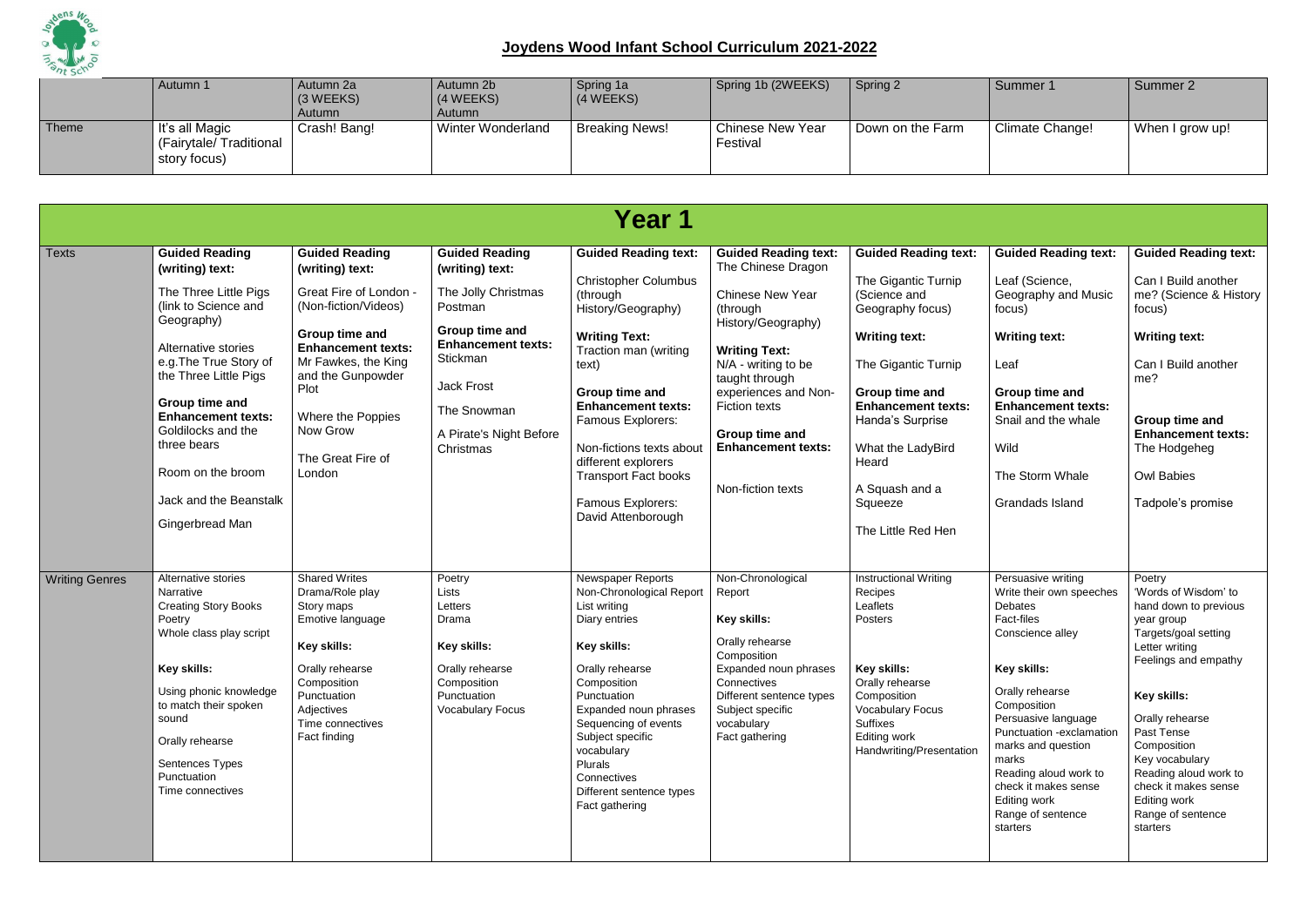

|       | Autumn 1                                                            | Autumn 2a<br>$(3 \, \text{WEEKS})$<br>Autumn | Autumn 2b<br>(4 WEEKS)<br>Autumn | Spring 1a<br>(4 WEEKS) | Spring 1b (2WEEKS)                  | Spring 2         | Summer 1        | Summer 2        |
|-------|---------------------------------------------------------------------|----------------------------------------------|----------------------------------|------------------------|-------------------------------------|------------------|-----------------|-----------------|
| Theme | $\vert$ It's all Magic<br>  (Fairytale/ Traditional<br>story focus) | Crash! Bang!                                 | <b>Winter Wonderland</b>         | <b>Breaking News!</b>  | <b>Chinese New Year</b><br>Festival | Down on the Farm | Climate Change! | When I grow up! |

| <b>Maths</b><br>(stand alone lessons)<br>Topics to be taught in<br>each term | Numbers within 10<br>Addition and<br>Subtraction within 10<br><b>Shapes and Patterns</b>                                                            | Numbers within 20<br>Addition and Subtraction within 20<br>Consolidation               |                                                                                                                                                                                                                                                                                             | Time<br>Exploring calculation strategies within 20<br>Addition and Subtraction within 20<br>First $5 -$ addition<br>Second 5 subtraction Consolidation of all<br>strategies |                                                                          | Fractions<br>Consolidation<br>Measures: Length and<br>Mass<br>Numbers to 50                                                                                                                                                                                             | Numbers $50 - 100$ and<br>beyond<br>1st lesson consolidates<br>numbers to 50.<br>Addition and<br>subtraction<br>Money<br>Consolidation                                                                                                                                                             | Multiplication and<br><b>Division</b><br>Consolidation<br><b>Measures: Capacity</b><br>and Volume<br>Problem<br>solving/investigation<br>week |
|------------------------------------------------------------------------------|-----------------------------------------------------------------------------------------------------------------------------------------------------|----------------------------------------------------------------------------------------|---------------------------------------------------------------------------------------------------------------------------------------------------------------------------------------------------------------------------------------------------------------------------------------------|-----------------------------------------------------------------------------------------------------------------------------------------------------------------------------|--------------------------------------------------------------------------|-------------------------------------------------------------------------------------------------------------------------------------------------------------------------------------------------------------------------------------------------------------------------|----------------------------------------------------------------------------------------------------------------------------------------------------------------------------------------------------------------------------------------------------------------------------------------------------|-----------------------------------------------------------------------------------------------------------------------------------------------|
| <b>Maths Focus</b><br>(Provision based<br>enhancements)                      | Shapes - to make<br>pictures (castles etc.)<br>Fairytale board games<br>Sorting games<br>Potion Making -<br>ingredients e.g. scales<br>and capacity |                                                                                        | Temperature - weather<br>station (recording the<br>weather and observing<br>how this changes<br>throughout the week.<br>Months of the Year<br>(birthday, celebrations,<br>advent calendars and<br>countdown to<br>christmas)<br>Measurement - castles<br>(height) and presents<br>(weight). |                                                                                                                                                                             | <b>Chinese Calendars</b><br><b>Chinese Numbers</b><br><b>Board Games</b> | Money (farming shops<br>buying and selling fruit<br>and veg)<br>Capacity - how much<br>water do you need to<br>water the plants, potion<br>making, measuring<br>ingredients<br>Measurement - weight<br>(how many kg of apples<br>$etc.$ )<br><b>Recipes and Cooking</b> | Measurement - how<br>much rainfall is<br>there/what is the<br>temperature today<br>Data Collection of the<br>environment e.g.<br>graphs, tally charts                                                                                                                                              | Length and Weight -<br>how tall, small, short<br>and long are different<br>objects                                                            |
| Science                                                                      | <b>Focus on outdoor</b><br>learning skills                                                                                                          | <b>Everyday Materials</b><br>and their uses<br>-physical properties<br>-light and dark | <b>Seasonal Changes -</b><br>characteristics of<br>different seasons.<br>-weather                                                                                                                                                                                                           | <b>Everyday Materials</b><br>and their uses<br>-suitability of materials<br>-Recycling                                                                                      |                                                                          | <b>Plants</b><br>-identifying trees,<br>leaves and flowers.<br>-relate plants to food.<br>-labelling parts.<br>-knowing fruit,<br>vegetables and herbs.<br>-conditions to grow                                                                                          | <b>Seasonal Changes</b><br>-Associate the<br>changing seasons with<br>indicators to animal and<br>plant behaviour. -<br>temperature<br>-Pollution and energy<br>Animals, including<br><b>Humans</b><br>-Describe the<br>characteristics of<br>mammals, birds, fish,<br>reptiles and<br>amphibians. | Animals, including<br>humans<br>-Identify body parts<br>-Identify why it is<br>important to keep<br>healthy.                                  |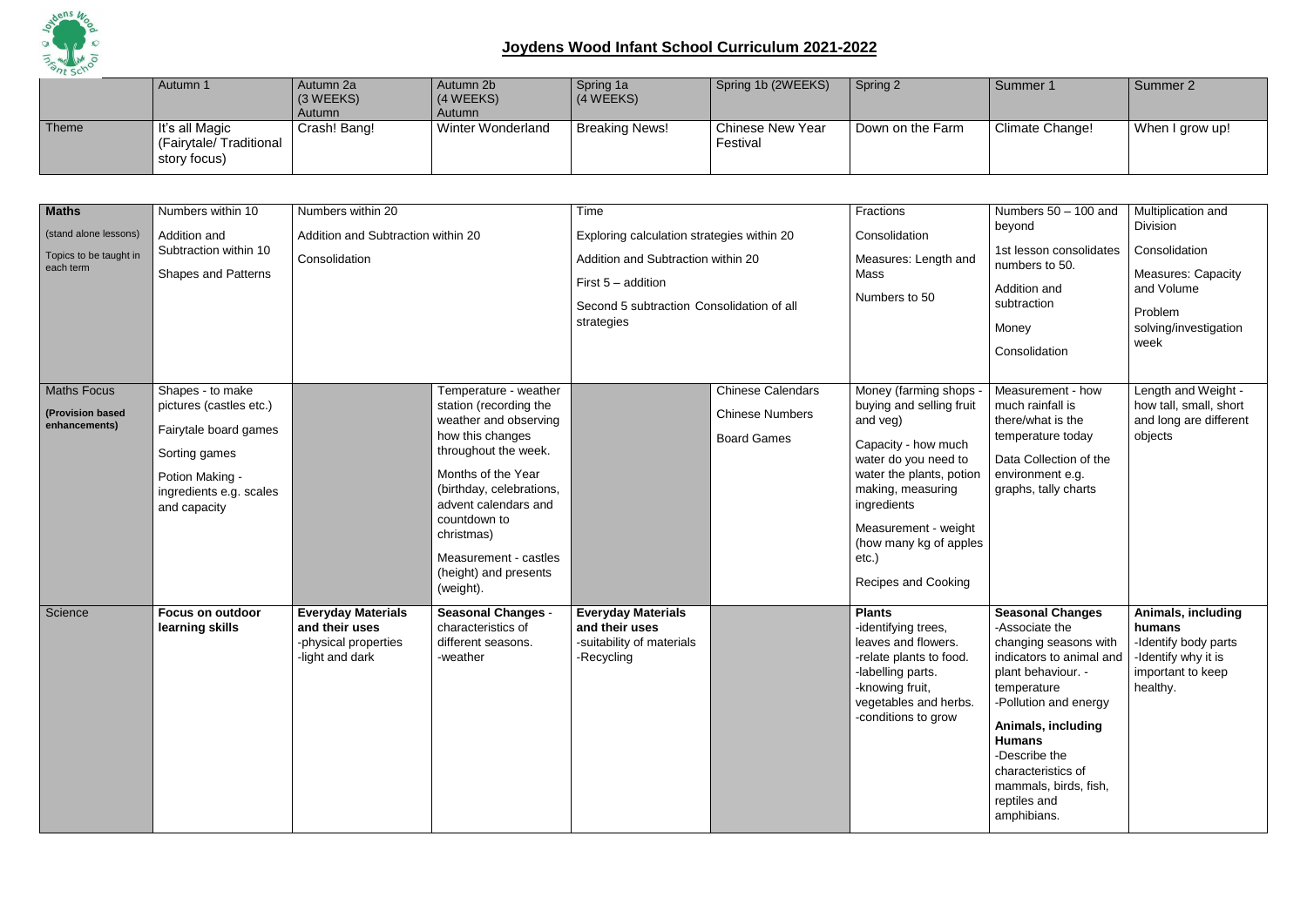

|       | Autumn 1                                                 | Autumn 2a<br>$(3 \, \text{WEEKS})$<br>Autumn | Autumn 2b<br>(4 WEEKS)<br>Autumn | Spring 1a<br>(4 WEEKS) | Spring 1b (2WEEKS)                  | Spring 2         | Summer 1        | Summer 2        |
|-------|----------------------------------------------------------|----------------------------------------------|----------------------------------|------------------------|-------------------------------------|------------------|-----------------|-----------------|
| Theme | It's all Magic<br>(Fairytale/Traditional<br>story focus) | Crash! Bang!                                 | <b>Winter Wonderland</b>         | <b>Breaking News!</b>  | <b>Chinese New Year</b><br>Festival | Down on the Farm | Climate Change! | When I grow up! |

| Science - Outdoor<br>Learning | Key skills:<br>- To work in a team to<br>build a shelter and<br>animal home.<br>- To make a miniature<br>shelter using natural<br>materials. | Key skills:<br>- To create a natural<br>picture frame and<br>discuss the properties<br>of the natural materials<br>that they have used<br>(flexible or non-flexible)<br>- To use natural<br>materials to create<br>artwork that they can<br>talk about. (mud<br>painting)<br>- To make a miniature<br>shelter using natural<br>materials. | Key skills:<br>- To discuss the<br>weather and how it has<br>an impact on the<br>environment. |  |  | Key skills:<br>-To observe and<br>describe how seeds<br>and bulbs grow.<br>-To identify and name a<br>variety of wild and<br>garden plants.<br>-To describe the plant<br>structure (including<br>trees).<br>-To identify deciduous<br>and evergreen trees.<br>-To name and identify<br>some trees in our<br>grounds by using a<br>simple ID guide.<br>-To look after the<br>animals, plants and<br>creatures in their<br>environment. | Key skills:<br>-To discuss the<br>weather and how it has<br>an impact on the<br>environment. | Key skills:<br>-To know what humans<br>and animals need to<br>survive (water, food,<br>air). |
|-------------------------------|----------------------------------------------------------------------------------------------------------------------------------------------|-------------------------------------------------------------------------------------------------------------------------------------------------------------------------------------------------------------------------------------------------------------------------------------------------------------------------------------------|-----------------------------------------------------------------------------------------------|--|--|---------------------------------------------------------------------------------------------------------------------------------------------------------------------------------------------------------------------------------------------------------------------------------------------------------------------------------------------------------------------------------------------------------------------------------------|----------------------------------------------------------------------------------------------|----------------------------------------------------------------------------------------------|
|-------------------------------|----------------------------------------------------------------------------------------------------------------------------------------------|-------------------------------------------------------------------------------------------------------------------------------------------------------------------------------------------------------------------------------------------------------------------------------------------------------------------------------------------|-----------------------------------------------------------------------------------------------|--|--|---------------------------------------------------------------------------------------------------------------------------------------------------------------------------------------------------------------------------------------------------------------------------------------------------------------------------------------------------------------------------------------------------------------------------------------|----------------------------------------------------------------------------------------------|----------------------------------------------------------------------------------------------|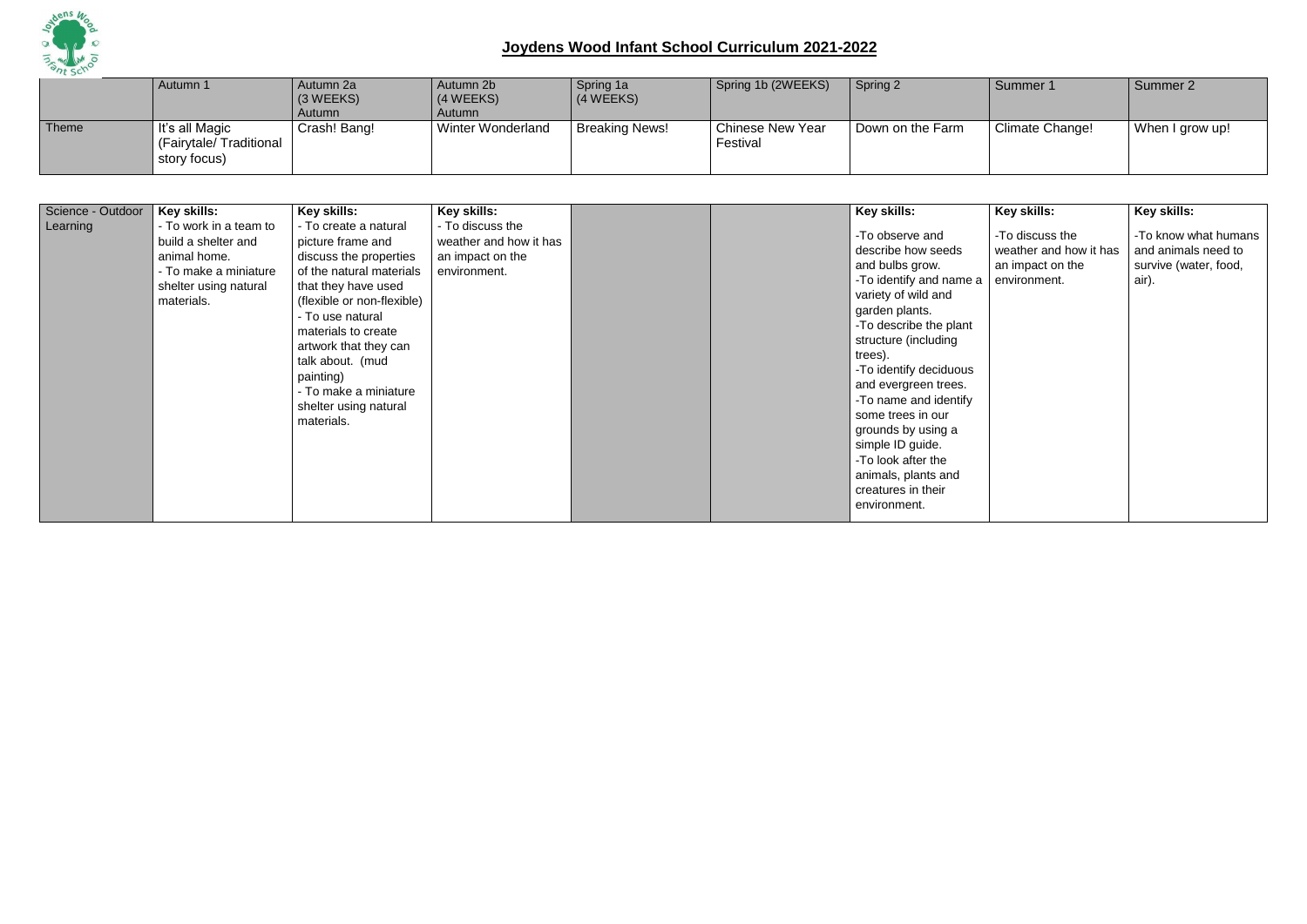

|       | Autumn 1                                                 | Autumn 2a<br>$(3 \, \text{WEEKS})$<br>Autumn | Autumn 2b<br>(4 WEEKS)<br>Autumn | Spring 1a<br>(4 WEEKS) | Spring 1b (2WEEKS)                  | Spring 2         | Summer 1        | Summer 2        |
|-------|----------------------------------------------------------|----------------------------------------------|----------------------------------|------------------------|-------------------------------------|------------------|-----------------|-----------------|
| Theme | It's all Magic<br>(Fairytale/Traditional<br>story focus) | Crash! Bang!                                 | Winter Wonderland                | <b>Breaking News!</b>  | <b>Chinese New Year</b><br>Festival | Down on the Farm | Climate Change! | When I grow up! |

|                                                                              |                                                                                                                                                                                                        |                                                                                                                                                             |                                                                                                                                                                                                                           | <b>Year 2</b>                                                                                                                                                                                                                                                                                                                        |                                                                                                                                                      |                                                                                                                                                                                                                                                         |                                                                                                                                                                                                               |                                                                                                                                                                                          |
|------------------------------------------------------------------------------|--------------------------------------------------------------------------------------------------------------------------------------------------------------------------------------------------------|-------------------------------------------------------------------------------------------------------------------------------------------------------------|---------------------------------------------------------------------------------------------------------------------------------------------------------------------------------------------------------------------------|--------------------------------------------------------------------------------------------------------------------------------------------------------------------------------------------------------------------------------------------------------------------------------------------------------------------------------------|------------------------------------------------------------------------------------------------------------------------------------------------------|---------------------------------------------------------------------------------------------------------------------------------------------------------------------------------------------------------------------------------------------------------|---------------------------------------------------------------------------------------------------------------------------------------------------------------------------------------------------------------|------------------------------------------------------------------------------------------------------------------------------------------------------------------------------------------|
| <b>Texts</b>                                                                 | <b>Writing Text:</b><br>Little Red Riding Hood/<br>The Wolf Story by Toby<br>Forward and Izhar<br>Cohen<br><b>Guided Reading:</b><br>Magical themed short<br>texts<br><b>Class story:</b><br>Mr Majeka | <b>Writing Text:</b><br>The Gunpowder Plot<br><b>Guided Reading:</b><br>Where the Poppies<br>Now Grow<br><b>Class Story:</b><br>The Lion and the<br>Unicorn | <b>Writing Text:</b><br>The Nutcracker<br><b>Guided Reading:</b><br>Christmas Story (All)<br><b>Class Story:</b><br>The Princess and<br><b>White Bear</b><br>Fiction stories about<br>christmas                           | <b>Writing Text:</b><br><b>Florence Nightingale</b><br>and Mary Seacole<br>(Non-Fiction Text)<br><b>Guided Reading:</b><br>Various texts relating to<br>historical figures and<br>the NHS<br>Particular<br>nurses/doctors<br><b>Class Story:</b><br>The Man on the Moon<br>by Simon Bartram<br>Zeraffa Giraffa by<br>Francis Lincoln | <b>Writing Text:</b><br>Li's Chinese New Year<br><b>Guided Reading:</b><br>The Great Race<br><b>Class Story:</b><br>The Runaway Wok                  | <b>Writing Text:</b><br><b>Fantastic Mr Fox</b><br><b>Guided Reading:</b><br>Charlotte's Web, Jack<br>and the Beanstalk and<br>farm related non-fiction<br><b>Class Story:</b><br>Fiction and non-fiction<br>about farm life. Maybe<br>Charlotte's web? | <b>Writing Text:</b><br>The Kapok Tree<br><b>Guided Reading:</b><br>The lighthouse<br>keeper's lunch<br>The Lighthouse<br>Keeper's Tea<br><b>Class Story:</b><br>Fiction about<br>rainforests and<br>beaches. | <b>Writing Text:</b><br>'Little People, Big<br>Dreams: Amelia<br>Earhart'<br><b>Guided Reading:</b><br>Fiction stories about<br>being brave/growing up<br><b>Class Story:</b><br>Matilda |
| <b>Writing Genres</b>                                                        | Alternative stories,<br><b>Narrative</b><br><b>Creating Story Books</b><br>Poetry Vocabulary<br>Focus                                                                                                  | <b>Emotive Writing</b><br>Drama<br>Poetry Focus -<br>onomatopoeia and<br><b>Similes</b><br>Presentation and<br>editing                                      | Narrative<br>Lists<br>Retell<br>Letters<br>2)<br>- focus on use of<br>appropriate vocab and<br>sentence types.<br>Explore use of<br>punctuation. (begin to<br>drip feed in past tense<br>in preparation for next<br>term) | <b>Newspaper Reports</b><br><b>Fact Writing</b><br>Non-Chronological<br>Report                                                                                                                                                                                                                                                       | Drama - Puppets,<br>retell, hot seating<br>Dance - Chinese dance<br>Script writing - Write<br>their own Chinese New<br>Year script<br><b>Similes</b> | Instructional Writing-<br>Recipes<br><b>Diary Entries</b><br>Key Skills:<br>Commas<br>Sentences Types<br>Connectives<br>Handwriting/<br>Presentation                                                                                                    | Persuasive writing<br>Write their own<br>Speeches<br><b>Debates</b><br><b>Fact-files</b><br><b>Similes</b>                                                                                                    | Persuasive writing<br>Write their own<br>Speeches<br><b>Debates</b><br><b>Fact-files</b>                                                                                                 |
| <b>Maths</b><br>(stand alone lessons)<br>Topics to be taught in<br>each term | <b>Numbers and Place</b><br>Value within 100<br>Addition and<br>Subtraction of 2-digit<br>numbers<br>Addition and<br>subtraction word<br>problems<br>Graphs                                            | Measures: Length<br>Multiplication and Division: 2, 5 and 10<br>Time                                                                                        |                                                                                                                                                                                                                           | Time<br>Fractions<br>Addition and Subtraction of 2 digit numbers                                                                                                                                                                                                                                                                     |                                                                                                                                                      | Money<br>Face, shapes and<br>patterns; lines and<br>turns<br><b>Measures: Mass</b>                                                                                                                                                                      | <b>Exploring calculation</b><br>strategies<br><b>Problem Solving</b>                                                                                                                                          | Capacity and Volume<br>Numbers within 1000<br>Multiplication and<br>Division: 3 and 4                                                                                                    |
|                                                                              |                                                                                                                                                                                                        |                                                                                                                                                             |                                                                                                                                                                                                                           |                                                                                                                                                                                                                                                                                                                                      |                                                                                                                                                      |                                                                                                                                                                                                                                                         |                                                                                                                                                                                                               |                                                                                                                                                                                          |